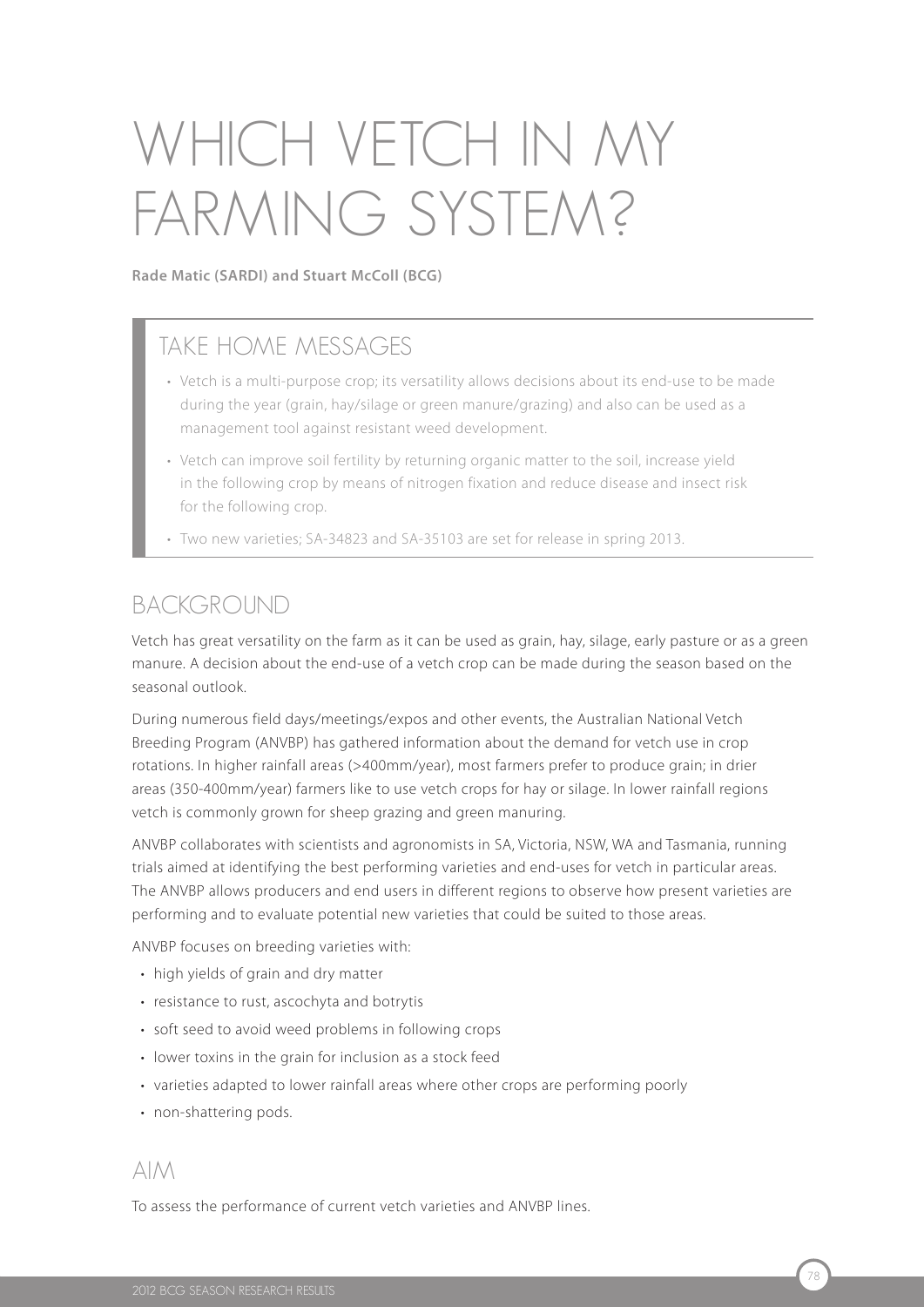# **METHOD**

79

In 2012, BCG conducted a vetch variety trial at the main research site just west of Birchip to assess the performance of current and new ANVBP lines under local conditions. The trial was also established as a demonstration site for the BCG main field day in September 2012.

| Location:          | Birchip                                                                          |                                                                                               |  |  |
|--------------------|----------------------------------------------------------------------------------|-----------------------------------------------------------------------------------------------|--|--|
| Replicates:        | $\overline{4}$                                                                   |                                                                                               |  |  |
| Sowing date:       | 13 April                                                                         |                                                                                               |  |  |
| Fertiliser:        | at sowing                                                                        | MAP (25kg/ha)                                                                                 |  |  |
| Herbicide:         | <b>IBS</b>                                                                       | Simazine (700g/ha) + Roundup PowerMax <sup>®</sup> (2L/ha)<br>+ Triflur $X^{\circ}$ (1.5L/ha) |  |  |
| Seeding equipment: | BCG Gason parallelogram seeder (knife points, press wheels,<br>30cm row spacing) |                                                                                               |  |  |
| Harvest date:      | 16 Novemeber                                                                     |                                                                                               |  |  |

# RESUITS AND INTERPRETATION

## Where are we now with vetch varieties?

ANVBP released two common vetch varieties: Morava in 1998 and Rasina in 2000. Both are very resistant to rust, have significantly lower grain toxin levels (0.65% compared with Blanchefleur 1.12%), and >98% soft seeds. Morava is better performing in higher rainfall areas (>400mm/year) especially in dry matter production, but Rasina is a preferable variety in areas with <350mm/year, especially for grain production. Yield data from the Birchip trial was combined with other ANVBP trials run over the past five years in four states, and the collective data is presented in Table 1 along with information about the characteristics of current varieties and advanced breeding lines. In the 2012 trial at Birchip the overall mean grain yield was quite low at 1.17t/ha, and there were no significant differences between any varieties (P=0.43, CV20.7%).

Two new lines will be released by ANVBP this year: SA-34823 and SA-35103. Both of these lines are high yielding, show good adaption to legume growing areas in Australia, are resistant to rust, have better tolerance to ascochyta and botrytis than Morava and Rasina, have low grain toxin levels (0.40-0.65%) and are soft seeded.

- SA-34823 is earlier than Rasina in flowering and maturity, and out-yielded Rasina and Morava in grain production in four states for the last five years.
- SA-35103 is 5-7 days later than Rasina and 7-10 days earlier than Morava in flowering and maturity, and out-yields Rasina and Morava in dry matter production in rainfall areas of 380-450mm/year.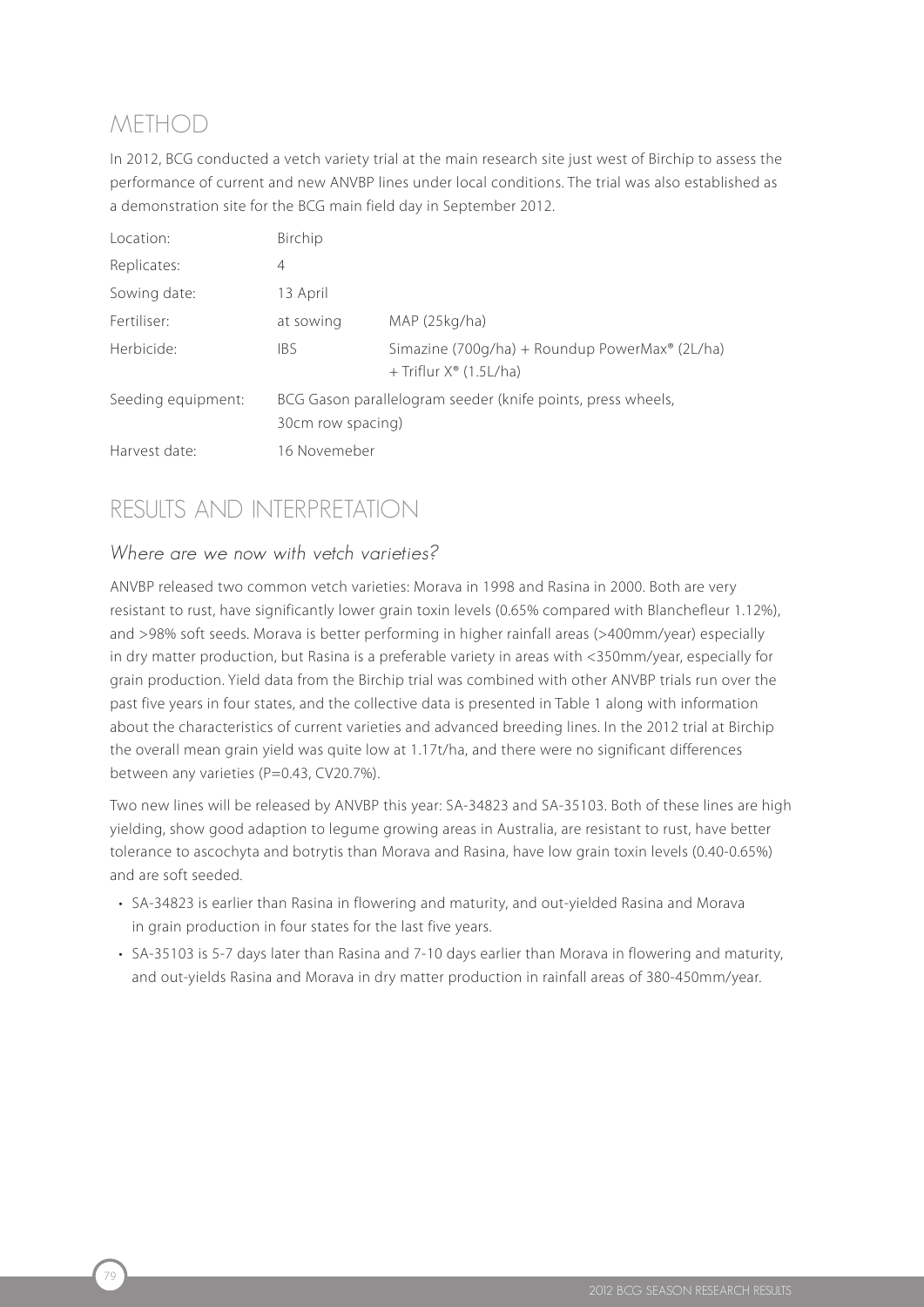|                           | Production (t/ha) |                              | <b>Maturity</b>                        | <b>Main diseases</b> |             |                 | <b>Shattering</b>                             | <b>Hard</b>           |  |
|---------------------------|-------------------|------------------------------|----------------------------------------|----------------------|-------------|-----------------|-----------------------------------------------|-----------------------|--|
| Variety/<br>breeding line | <b>Grain</b>      | <b>Dry</b><br>matter<br>$**$ | (days from<br>seeding to<br>flowering) | <b>Rust</b>          | Asco        | <b>Botrytis</b> | $\frac{1}{2}$ of $\frac{1}{2}$<br>harvesting) | seeds<br>$***$<br>(%) |  |
| Blanchefleur              | 1.98              | 3.94                         | $95 - 105$                             | VS                   | M           | M               | $10 - 15$                                     | $2 - 10$              |  |
| Morava                    | 2.46              | 4.37                         | 110-115                                | R                    | ς           | VS              | $\Omega$                                      | $0 - 2$               |  |
| Rasina                    | 2.76              | 3.94                         | $90 - 105$                             | $\mathsf{R}$         | <b>MS</b>   | M               | $0 - 2$                                       | $0 - 5$               |  |
| SA-34823                  | 3.42              | 4.82                         | $80 - 100$                             | R                    | <b>MR</b>   | M               | $0 - 2$                                       | $2 - 5$               |  |
| SA-35103                  | 2.81              | 5.09                         | $95 - 110$                             | R                    | M           | S               | $0 - 2$                                       | $2 - 5$               |  |
| SA-34748                  | 3.43              | 4.19                         | $80 - 100$                             | <b>MR</b>            | <b>MS</b>   | M               | $5 - 10$                                      | $0 - 2$               |  |
| SA-34822                  | 2.97              | 5.15                         | 80-95                                  | <b>MS</b>            | VS          | VS.             | $5 - 10$                                      | $2 - 7$               |  |
| SA-34848                  | 2.79              | 4.19                         | $95 - 105$                             | <b>MS</b>            | S           | VS              | $5 - 10$                                      | $5 - 10$              |  |
| SA-34883                  | 2.78              | 5.12                         | 80-95                                  | <b>MR</b>            | $\varsigma$ | S               | $10 - 15$                                     | $10 - 15$             |  |
| SA-34884                  | 2.79              | 4.78                         | $95 - 105$                             | <b>MR</b>            | S           | ς               | $5 - 10$                                      | $2 - 7$               |  |
| SA-35019                  | 2.89              | 4.48                         | $90 - 100$                             | <b>MS</b>            | <b>MS</b>   | <b>MS</b>       | $10 - 15$                                     | $5 - 10$              |  |
| SA-35036                  | 2.92              | 4.26                         | 85-95                                  | <b>MS</b>            | MS.         | МS              | $10 - 15$                                     | $5 - 10$              |  |

**Table 1. Characteristics of current vetch varieties and advanced breeding lines.**

Note: Bolded varieties are to be released in 2013.\*Grain yield data is combined from trials spread across four states over five years (2008-2012): SA – Lameroo, Peake, Blyth, Charlick and Kingsford; Victoria – Walpeup, Ultima and Birchip; NSW – Rankins Springs and Wagga Wagga; WA – Cunderdin and Kojonup (trials were not conducted at all sites in all years; 50 trials in total). \*\*Dry matter yield data is combined from trials in SA at Lameroo, Blyth, Kingsford, Charlick and Minlaton across five years (2008-2012; 25 trials in total). \*\*\*Per cent of hard seeds varies from year to year or from site to site, but these seeds will not be dormant and appear in following year.

## Vetch end-uses

#### Grain

Grain or common vetch (*Vicia sativa*) varieties Morava, Rasina, Blanchefleur and Languedoc are grown for forage, hay, grain, green manure or grazing. Common vetch grain is rich in the following main characteristics: crude protein 28-32%; digestibility 71-89% and metabolisable energy 9.8-13.7MJ/kg DM. Grain from common vetches can be used without limit in rations together with cereals to feed ruminants, or in cereal grain mix up to 25% for pigs.

#### Dry matter

Vetch hay and silage are highly palatable for all ruminants. To achieve the best balance of tonnage and feeding value, hay and silage producers should cut common vetches at the flowering – early podding stage. Cutting vetch at this point also involves cutting many weeds before they begin setting seed, which reduces weed populations in the following crop, saves herbicide applications and decreases the risk of herbicide resistance development. Vetch hay is a very rich source of protein and metabolisable energy and is highly digestible for all ruminants (Table 2). Australian dairy farmers are increasingly adopting vetch hay as one of the main forage sources to increase milk production. Vetch hay or silage has been reported to have increased milk production per cow by more than 12% compared with meadow/grass or cereal hay (G. Zweck, dairy farmer, Blyth, SA; presented at Hart Field day 2010).

| <b>Hay</b> | No. of<br>samples |       | Crude protein<br>(%) | Metab. energy<br>(MJ/kg DM) | Dry matter<br>digestibility (%) |
|------------|-------------------|-------|----------------------|-----------------------------|---------------------------------|
| Oaten      | 870               | Mean  | 7.2                  | 9.1                         | 63.0                            |
|            |                   | Range | $1.7 - 17.9$         | $5.6 - 11.4$                | 41.3-78.0                       |
| Lucerne    | 273               | Mean  | 19.6                 | 9.4                         | 65.4                            |
|            |                   | Range | $9.6 - 26.3$         | $5.3 - 11.1$                | 39.2-75.7                       |
| Clover     | 40                | Mean  | 17.5                 | 9.1                         | 66.9                            |
|            |                   | Range | 10.6-24.0            | $7.7 - 10.5$                | 57.5-79.4                       |
| Medic      |                   | Mean  | 19.3                 | 9.5                         | 65.6                            |
|            | 67                | Range | 13.7-23.9            | $7.5 - 11.2$                | 53.4-76.2                       |
| Vetch      | 229               | Mean  | 20.2                 | 9.0                         | 62.9                            |
|            |                   | Range | 15.6-26.2            | $7.2 - 11.0$                | $51.2 - 74.9$                   |

|  |  |  | Table 2. Hay samples measurements of quality* |  |  |  |
|--|--|--|-----------------------------------------------|--|--|--|
|--|--|--|-----------------------------------------------|--|--|--|

\*Data from DPI Hamilton Pastoral and Veterinary Institute (1999-2005) and Agrifood Technology (2007-2011).